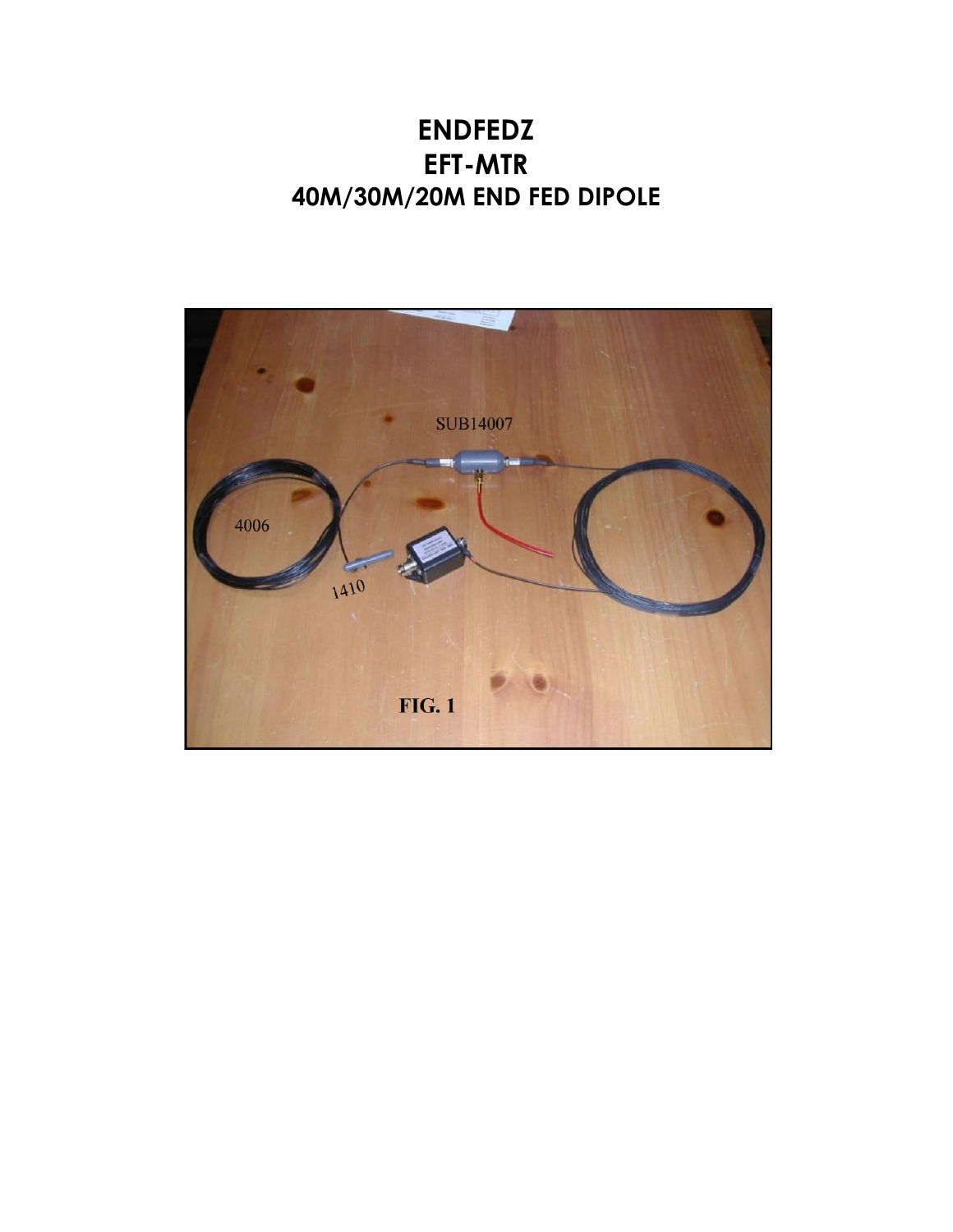## **ASSEMBLY**

- 1. This antenna is essentially a half wave dipole (full wave on 20M) with one important difference– the feedline is at the end of the antenna. The antenna is suspended at its ends by the two included end insulators– one of which is integral to the matchbox.
- 2. In order to have the least possible influence on the antenna, insulated lines are recommended for attachment to the insulators. The antenna may be suspended horizontally, vertically or sloping. Portable operation is easily accomplished by suspending the far end from a tree limb and letting the matchbox hang just above the ground.
- 3. The antenna has been used from hotel rooms by hanging the matchbox end just outside the window and letting the far end hang, or preferably pulling it away from the building with a guy attached to the end insulator.

## **TAKE THE TIME TO PROPERLY TUNE THE ANTENNA**

4. This EndFedz is a little different than our previous designs in that it requires the user to remove an SMA connector at the end of the 30M resonator to enable just 30M or keep the SMA installed for 40 and 20M.

Because of the broad bandwidth of the antenna, it is unlikely that it will require tuning in the vast majority of deployments. This is particularly true of 30M where the band is very narrow. Once 30M acceptable VSWR is observed (typically below 1.5:1 **with the SMA connector unscrewed/removed as in Fig. 3**), move on to checking 40 and 20M.

- 5. Install the SMA connector (FIG. 2). With the antenna deployed in the clear check 40M and 20M best VSWR. If it is below the band, remove 1" of wire and recheck. 40M and 20M will both move up in the band together.
- 6. Repeat trimming in 1" until you are satisfied with 40m and 20M VSWR.
- 7. Once you are satisfied with the overall length of the radiator, lace the end of the wire through the end insulator as shown in Fig. 4.
- 8. Take the time to tune the antenna– no tuner is required, nor should one be used. Maximum efficiency and absolute minimum feedline radiation will occur when the antenna is tuned as in the steps above.

**NOTE**: If one or both ends use a tree for support, make sure to strain relieve the antenna with a pulley+ weight or a bungee if this is temporary installation. **No antenna can hold up to thousands of pounds of force exerted by a moving tree.** 

9. Fig. 3 illustrates some mounting ideas.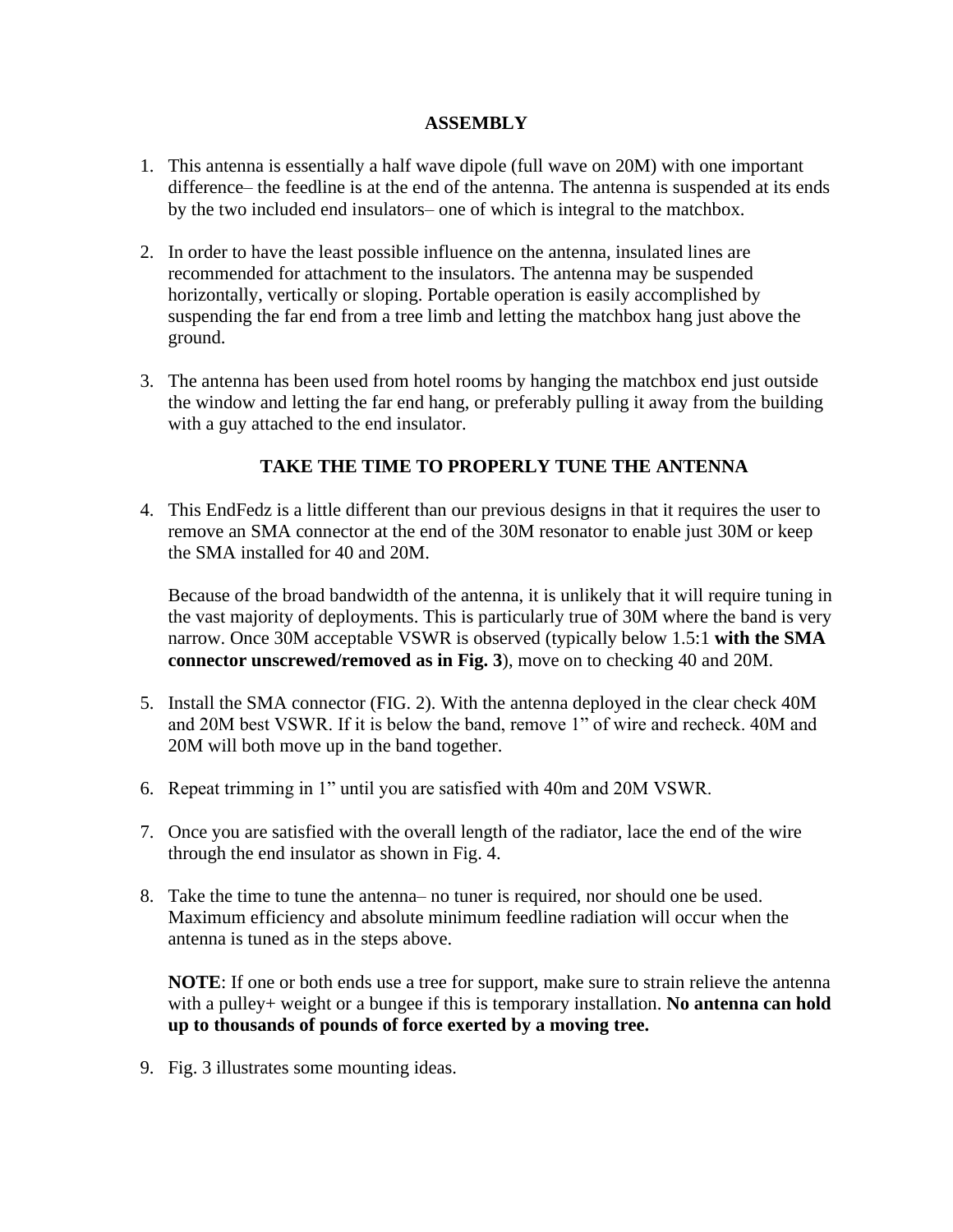- 10. If the antenna is repeatedly deployed, take the time to neatly coil the radiator wire each time the antenna is taken down– avoiding kinks.
- 11. Ignore the pigtail hanging down from the SMA connector as shown in pictures. This was a piece of plastic that LNR Precision used to attach to the SMA shorting cap so you could see it easier. We are shipping the antenna with a pre-fabricated SMA shorting cap that's included in a separate bag and does not include the plastic pigtail. It's not a resonant part of the antenna.



FIG. 2 SMA INSTALLED FOR 40M &20M OPERATION



FIG. 3 SMA REMOVED FOR 30M OPERATION



Fig. 4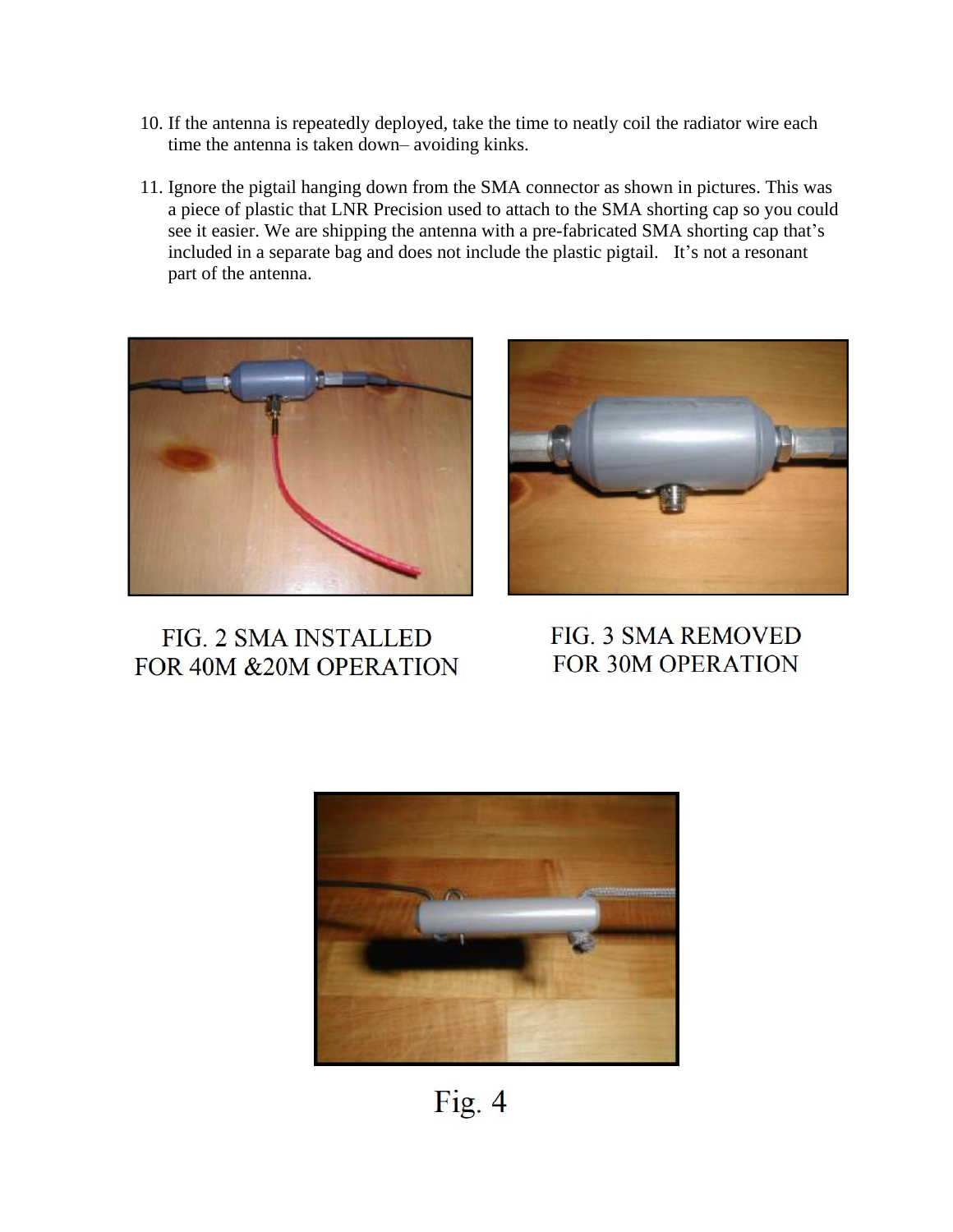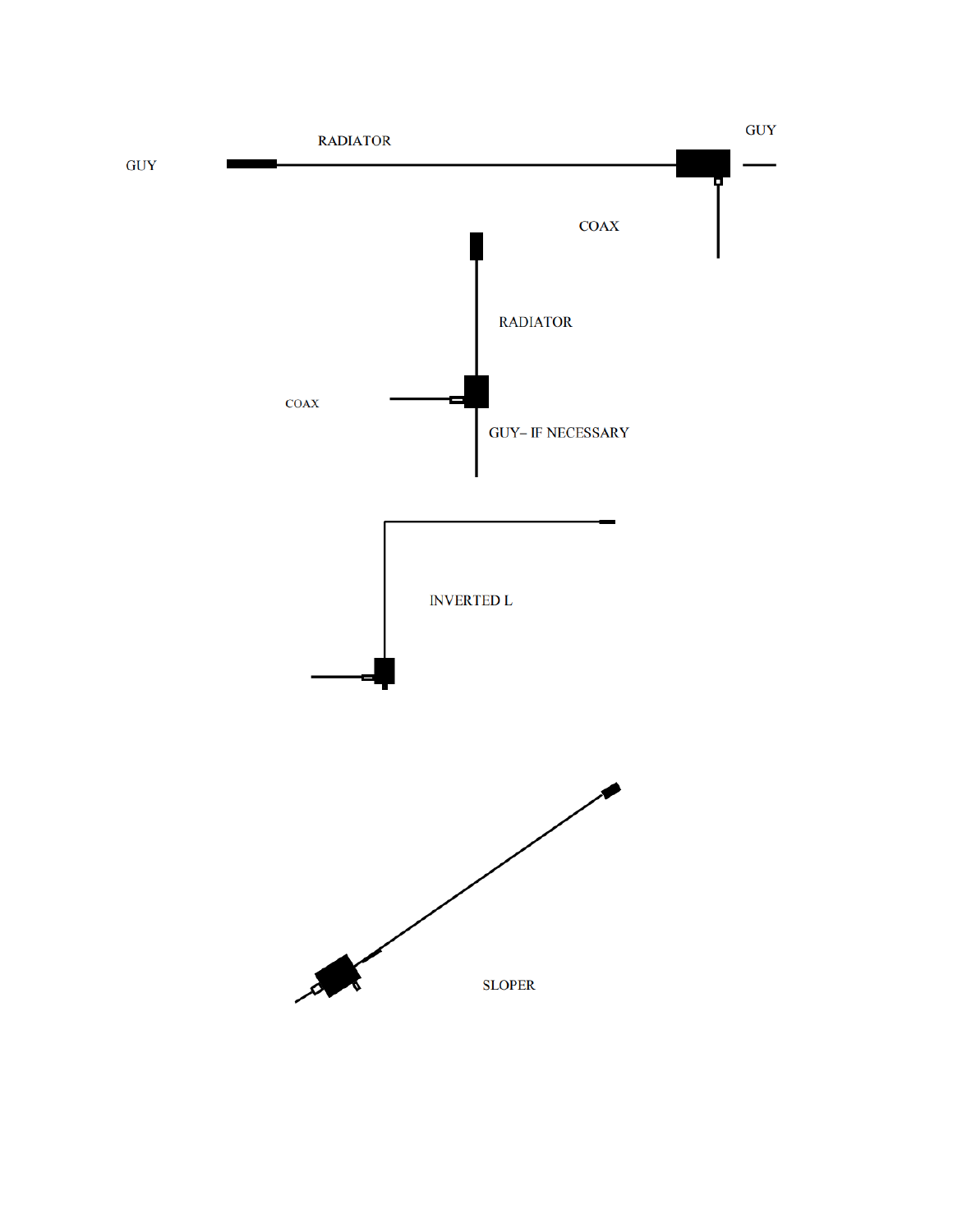